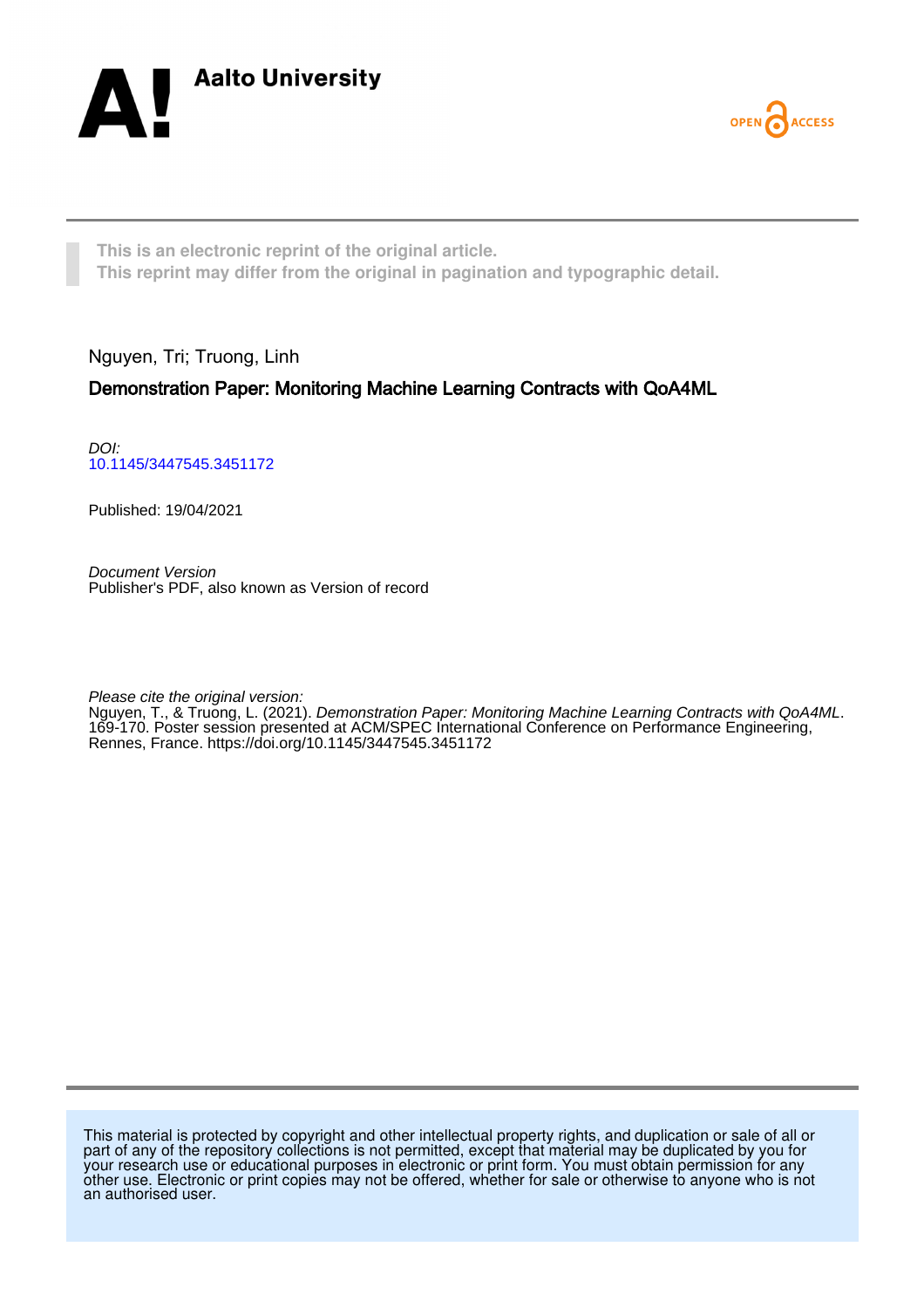# Demonstration Paper: Monitoring Machine Learning Contracts with QoA4ML

Minh-Tri Nguyen tri.m.nguyen@aalto.fi Dept. of Computer Science, Aalto University Espoo, Finland

### ABSTRACT

Using machine learning (ML) services, both service customers and providers need to monitor complex contractual constraints of ML service that are strongly related to ML models and data. Therefore, establishing and monitoring comprehensive ML contracts are crucial in ML serving. This paper demonstrates a set of features and utilities of the QoA4ML framework for ML contracts.

#### CCS CONCEPTS

• Software and its engineering  $\rightarrow$  Software as a service orchestration system;

#### **KEYWORDS**

Service contract, ML Serving, SLO/SLA, System monitoring

#### ACM Reference Format:

Minh-Tri Nguyen and Hong-Linh Truong. 2021. Demonstration Paper: Monitoring Machine Learning Contracts with QoA4ML. In Companion of the 2021 ACM/SPEC International Conference on Performance Engineering (ICPE '21 Companion), April 19–23, 2021, Virtual Event, France. ACM, New York, NY, USA, [2](#page-2-0) pages.<https://doi.org/10.1145/3447545.3451172>

#### 1 MOTIVATION

Today, Machine Learning as a Service (MLaaS) has become a popular business model [\[1\]](#page-2-1). There is a strong demand for flexible ways to establish and monitor ML service contracts/agreements among multiple stakeholders, such as the ML customer, the ML provider, and the infrastructure provider. However, supports for ML service contracts have not been well researched. Commonly, ML service providers only allow customers to choose pre-defined contractual plans with a certain level of support and service quantity/quality [\[5\]](#page-2-2) (e.g., connections/host, CPUs/instance, bandwidth, and security). The lack of tools for implementing and managing flexible ML contracts is one of the main challenges in ML serving. To fill the gap, we have developed the QoA4ML [\[5\]](#page-2-2), a framework that supports the ML service contract specification and monitoring.

In this paper, we show that the developer, consumers, and providers can use QoA4ML features to establish a service contract comprising various ML-specific attributes without much effort. Given numerous monitoring probes, we will demonstrate ML contracts of two real ML services in real-time. QoA4ML can simplify ML contract

ICPE '21 Companion, April 19–23, 2021, Virtual Event, France

© 2021 Copyright held by the owner/author(s).

## Hong-Linh Truong

linh.truong@aalto.fi Dept. of Computer Science, Aalto University Espoo, Finland

specifications, detect ML contract violations, and support ML service compliance as well as elastic ML service management.

#### 2 SPECIFYING & MONITORING CONTRACT

Figure [1](#page-1-0) provides an overview of QoA4ML in an ML serving pipeline. Within QoA4ML, probes, contracts, policies, and Observability Service are key components. QoA4ML allows us to specify all the requirements and the service constraints in a service contract.

<span id="page-1-0"></span>

Figure 1: Integrating QoA4ML into an ML serving pipeline.

Specifying ML service contracts: Based on the requirements of both customers and providers, developers can define common service attributes as well as specify the ML-specific attributes, such as data quality and inference accuracy, using QoA4ML contract specifications. As a result, the ML service contract in JSON format will be created. Contractual constraints will be in different categories based on terms defined. For example, as depicted in Listing [1,](#page-2-3) a contract is defined with the following attributes: response time (maximum 1.0 seconds), inference accuracy (minimum 95%), input data accuracy (minimum 90%), and some other attributes related to resource usage, security, and cost. Generally, constraints can be changed on the fly, such as when deployed on a small resource device, the required accuracy can be adjusted to 95%. The constraints will be monitored by a set of policies that are written in Rego [\[2\]](#page-2-4) format and are coupled with the contract. Contracts and policies will be submitted to the QoA4ML Observability Service for monitoring.

Implementing monitoring probes and monitoring ML contracts: The QoA4ML Observability Service collects the common metrics from the existing monitoring service provided by the ML service as well as the infrastructure provider and the ML-specific attributes from the QoA4ML probes. The QoA4ML offers various probes that need to be integrated into both the user application and the ML pipeline to produce the QoA4ML reports. The probes are packaged in a lightweight library so that they can be instrumented with a few

This is the author's version of the work. It is posted here for your personal use. Not for redistribution. The definitive Version of Record was published in Companion of the 2021 ACM/SPEC International Conference on Performance Engineering (ICPE '21 Companion), April 19–23, 2021, Virtual Event, France, [https://doi.org/10.1145/3447545.3451172.](https://doi.org/10.1145/3447545.3451172)